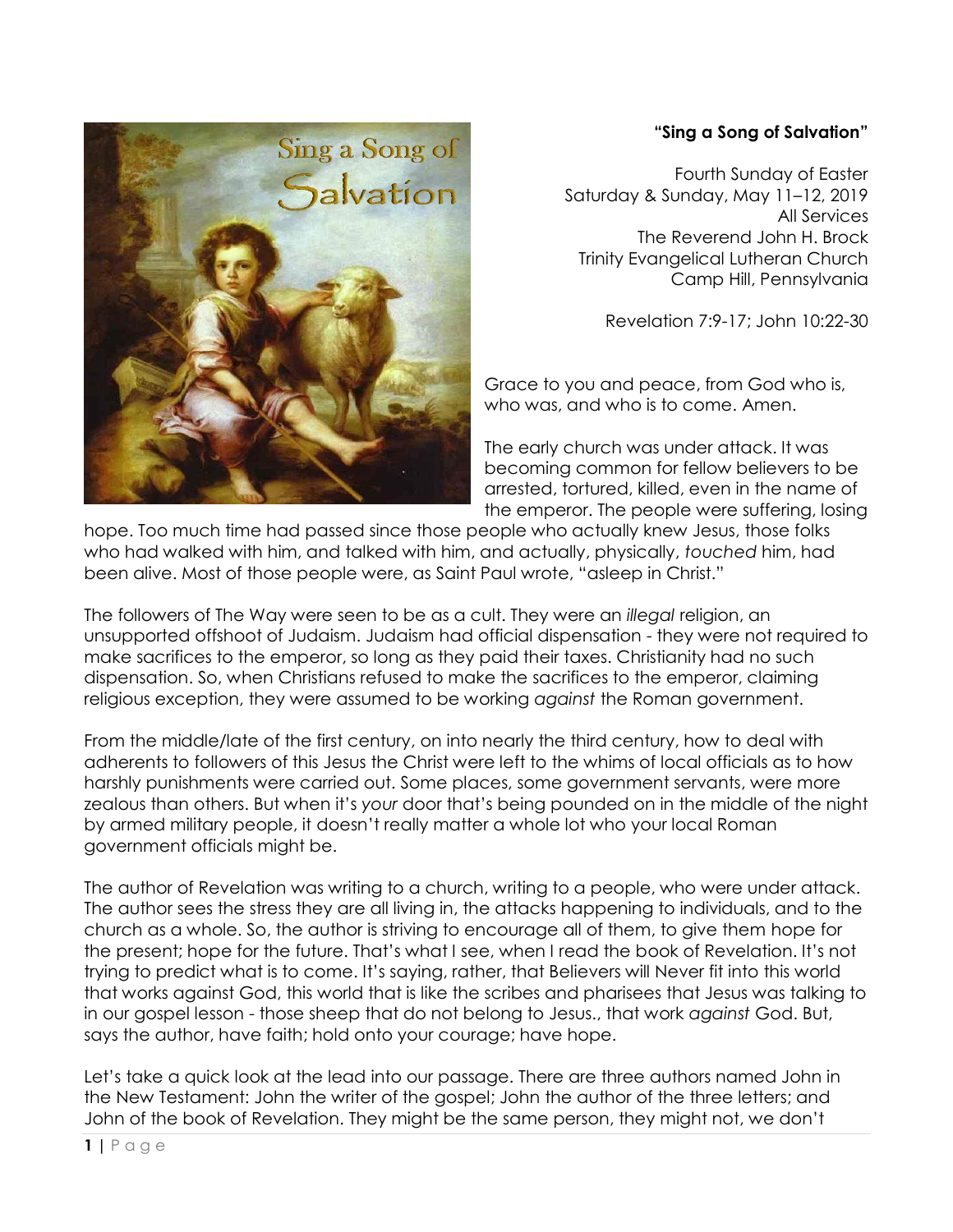really know. It's a good name, though. The name of the book is simply *The Revelation of John.*  In Greek, it's technically *The Apocalypse of John*. Apocalypse means "revelation" or "vision," and that's what the book is: really one long vision. And it's singular, not plural - one long vision.

An angel is John's guide throughout the vision. At the point where our reading picks up at chapter 7, there's already been a bunch of things that have happened. There have already been letters sent to a bunch of churches in Asia Minor; John has seen the throne in heaven; and he's encountered the Lamb (which was representing Christ) and watched Christ unroll a scroll declaring that "persons from every tribe and language and people and nation" were made worthy through the blood of the Lamb. Then a bunch of seals, or omens, were opened and discussed, specifically the Four Horsemen that you've probably heard about: War Famine Pestilence, and Death.

But then we get to chapter 7, which is where our reading comes from. But our reading doesn't start at the beginning of the chapter. The chapter starts off with the promise of 144,000 males from the twelve tribes of Israel being among those who will defend the earth. Where does the 144,000 come from? If you remember from your confirmation days, there are the twelve tribes of Israel, who are descended from the twelve children of Jacob (who was renamed Israel). The 144,000 comes from 12,000 coming from each of those twelve tribes. So, twelve times 12,000 equals 144,000. And these are, very specifically, Jewish males.

Then we get to where our reading starts. Did you catch it? I know \*I\* didn't, the first couple of times I read it. The reading goes from 144,000 Israel males, to verse 9:

*After this I looked, and there was a great multitude that no one could count, from every nation, from all tribes and peoples and languages, standing before the throne and before the Lamb, robed in white, with palm branches in their hands*.

So, first, John sees people, the Jewish believers represented by the 144,000. And *then*, he's shown believers, from *all* tribes, not just the twelve of Israel; from *all* languages, not just Hebrew; a great multitude that **no one** could count, more than 144,000; all of them, standing before the Throne. In other words, people from all ethnicities, all languages, in the presence of Gd. Not Just *Jewish* believers. The message of Jesus' salvation is **Not Just** for Jewish believers, but for **All** those who would believe. All these believers gather around the throne, and they sing songs of praise and salvation. When asked who these people might be, John is very specifically told that these folks "come out of the great ordeal" - that is to say, these are martyrs. These are people who have died for their faith. And they come from all backgrounds, all languages, all genders, presumably all ages. They have come together, they are working together, they are glorifying and praising God and singing songs of salvation, *together*. They bring us hope, together.

One thing I do know we all need, and I really believe we can all agree on this, is that we need **Hope**. Because it really feels like we're a little short on that these days. I filled in for Pastor Horner at the Thursday Bible Study this week while he was at the Lead Pastor's Conference in California (yeah, feel sorry for him), and we were taking prayer requests. I had to be reminded to pray for yet *another* community that has been fractured due to a violent school encounter. It had slipped my mind, in part, because it's happened so many time - **Nineteen** school shootings in the United States so far this year alone. It happens so often that I'll bet many of you were like me: I shook my head, thought "not again," and then I moved on to the next